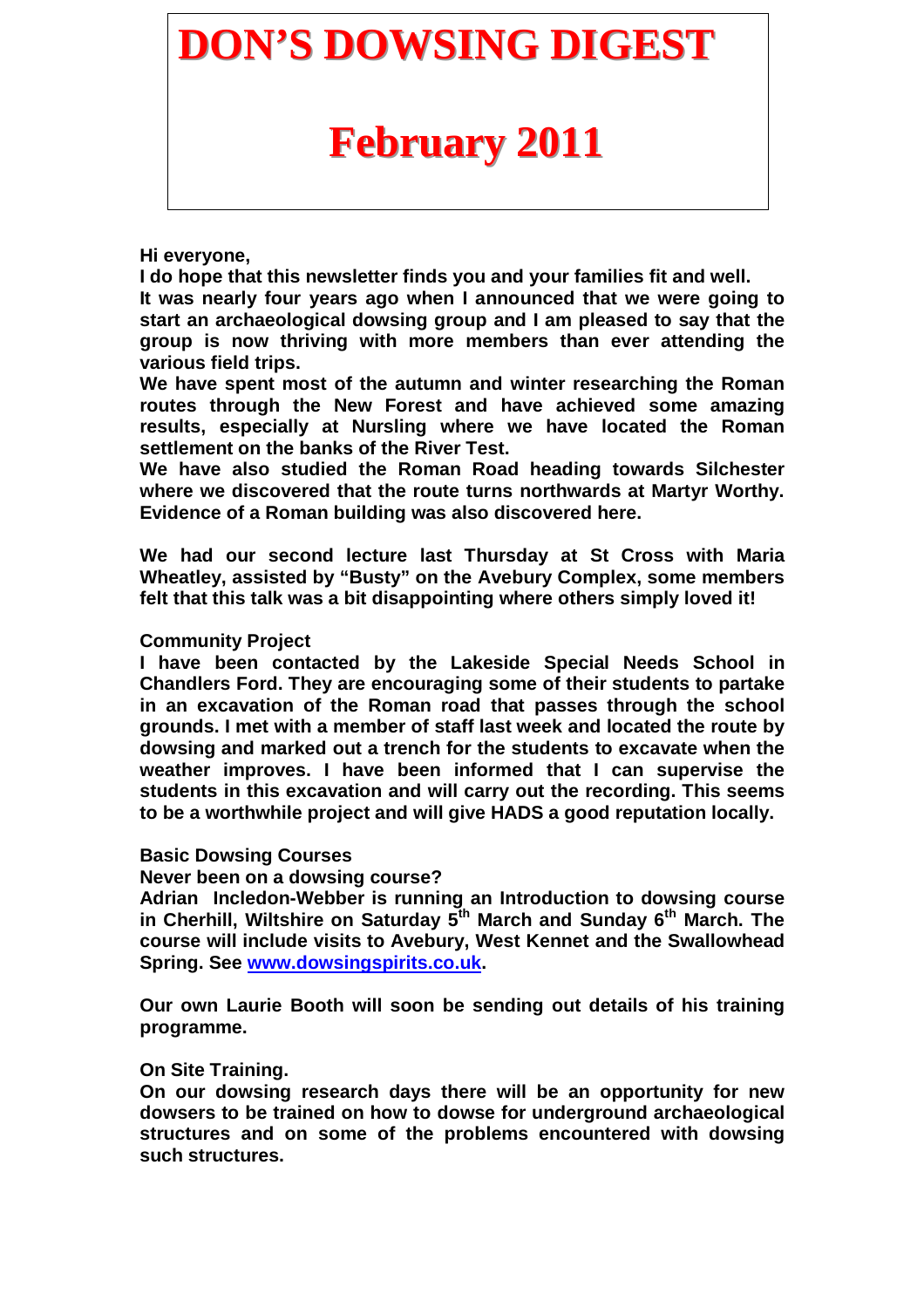**New members.** 

**I am delighted to welcome several new members to our group, it is very encouraging to meet with such enthusiastic people…welcome indeed.** 

#### **Outstanding Annual Subscriptions**

**We still have just a few members who have not paid their subs as yet. It is necessary to join for the insurance aspect of Public Liability. Can you please send your cheque of £10 payable to HADS to Ed the Treasurer please ASAP** 

**Edwina Cole 2 Nightingale Mews Locksheath Southampton SO31 6GA** 

#### **We don't want to lose you as you are important to us!!**

#### **Future events**

**This coming dowsing season looks very exiting, not only continuing our research programme in Wessex but going further a field on our day trips. Just to keep you all informed what is going on I have completed this diary page for your perusal. The tours mentioned are the ones that I am leading, a full list of walks in and around Winchester can be obtained from the Tourist Information Office, The Guildhall, Winchester.** 

| Sunday 20 <sup>th</sup> February                        | Dowsing at Testwood Lakes 09.30-13.30        |
|---------------------------------------------------------|----------------------------------------------|
| Tuesday 22 <sup>nd</sup> February                       | Tour of Roman Winchester Discovery           |
| <b>Centre 11.00</b>                                     |                                              |
| Friday 25 <sup>th</sup> February                        | Tour of Roman Winchester Discovery           |
| <b>Centre 11.00</b>                                     |                                              |
| Sunday 27 <sup>th</sup> February                        | Tour of Alresford. Station Approach          |
| 11.00 (free)                                            |                                              |
| Saturday/Sunday 5 <sup>th</sup> & 6 <sup>th</sup> March | <b>BSD ADG Dowsing event. Gestingthorpe,</b> |
| <b>Essex</b>                                            |                                              |
| Tuesday 8 <sup>th</sup> March                           | Talk on the Staffordshire Hoard Salisbury    |
| <b>Museum 19.30</b>                                     |                                              |
| Sunday 13 <sup>th</sup> March                           | Uffington White Horse and Wayland's Smithy   |
| trip                                                    |                                              |
| Sunday 20 <sup>th</sup> March                           | <b>Dowsing at Calmore</b>                    |
| Saturday 9 <sup>th</sup> April                          | <b>ADG Committee Meeting, London</b>         |
| Sunday 10 <sup>th</sup> April                           | Day out to Bignor, The Trundle & Slindon     |
| Monday 11 <sup>th</sup> April                           | <b>HADS Committee Meeting</b>                |